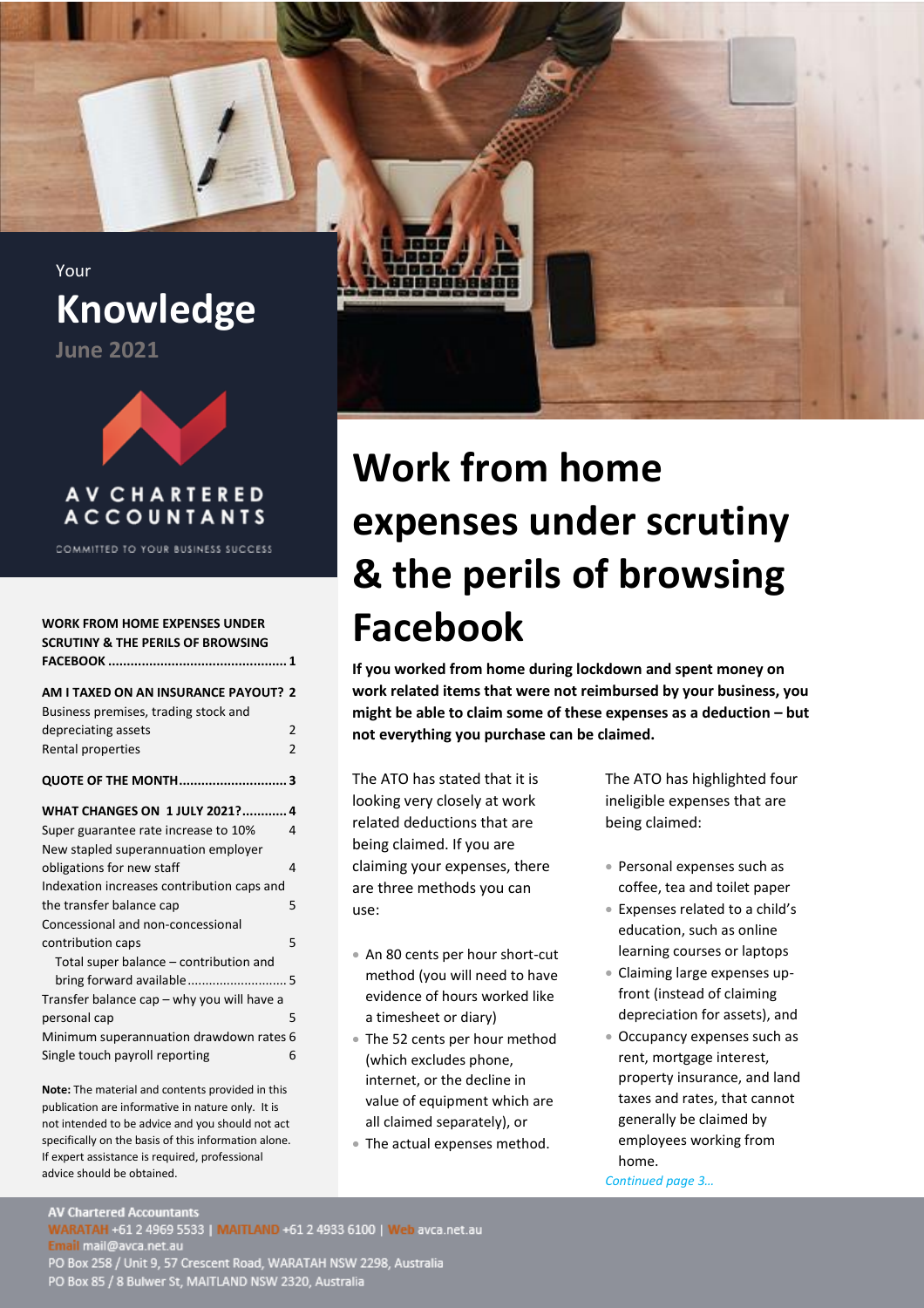# <span id="page-1-0"></span>**Am I taxed on an insurance payout?**

**Australia has had its fair share of disasters over the last few years – drought, bushfires and floods – that have ramped up the volume of insurance claims. Most people would assume that if and when they need to claim on their insurance, the insurance payout covers the damage and is not income assessed for tax purposes - but this is not always the case.** 

Insurance payouts for damaged or destroyed personal items are generally not taxed. For example, any insurance payout you receive for your family home won't necessarily be taxed. But, the rules are different if you have used your home to produce an income, for example, you have used part of your home as a home business or you have rented out part of your home.

The rules are also different if the item is a personal asset costing more than \$10,000 or if the asset is a collectible that cost more than \$500. Where the insurance proceeds exceed the original cost of the asset, that is, the asset appreciated in value, then capital gains tax might apply.

And, if the asset damaged is related to a business or an income producing asset like a rental property, the rules are also different.

#### <span id="page-1-1"></span>**Business premises, trading stock and depreciating assets**

For businesses that have had trading stock damaged or destroyed, any insurance payout is taxable. For example, the payouts on claims coming through from the enforced lockdowns for spoiled perishable stock would need to be included in the business's tax return. This is because the insurance premiums would have

been claimed by the business as an expense. It is just a question of how the insurance is taxed.

If your business premises are damaged and the insurance covers repairs, then the amount you receive is generally taxed as income if you can claim a deduction for the repair costs. Where the premises are damaged or destroyed, then we'll need to work with you to identify if you have made a taxable gain or loss.

When it comes to depreciating assets like machinery, then it starts getting more complex. In general, if the insurance payout exceeds the written down value, then the payout is included in the business's assessable income, and if less, you can claim a deduction for the difference. However, there are also special rules for work cars, small businesses, and where a replacement item is purchased.

#### <span id="page-1-2"></span>**Rental properties**

A rental property is an income producing asset and, in most cases, the cost of insurance policies relating to the property would have been claimed as an expense. For example, if you receive a payout for your rental property as a result of a disaster, generally, you will need to include at least part of this amount as income in your tax return. This could include insurance payouts for loss of rental income, repairs,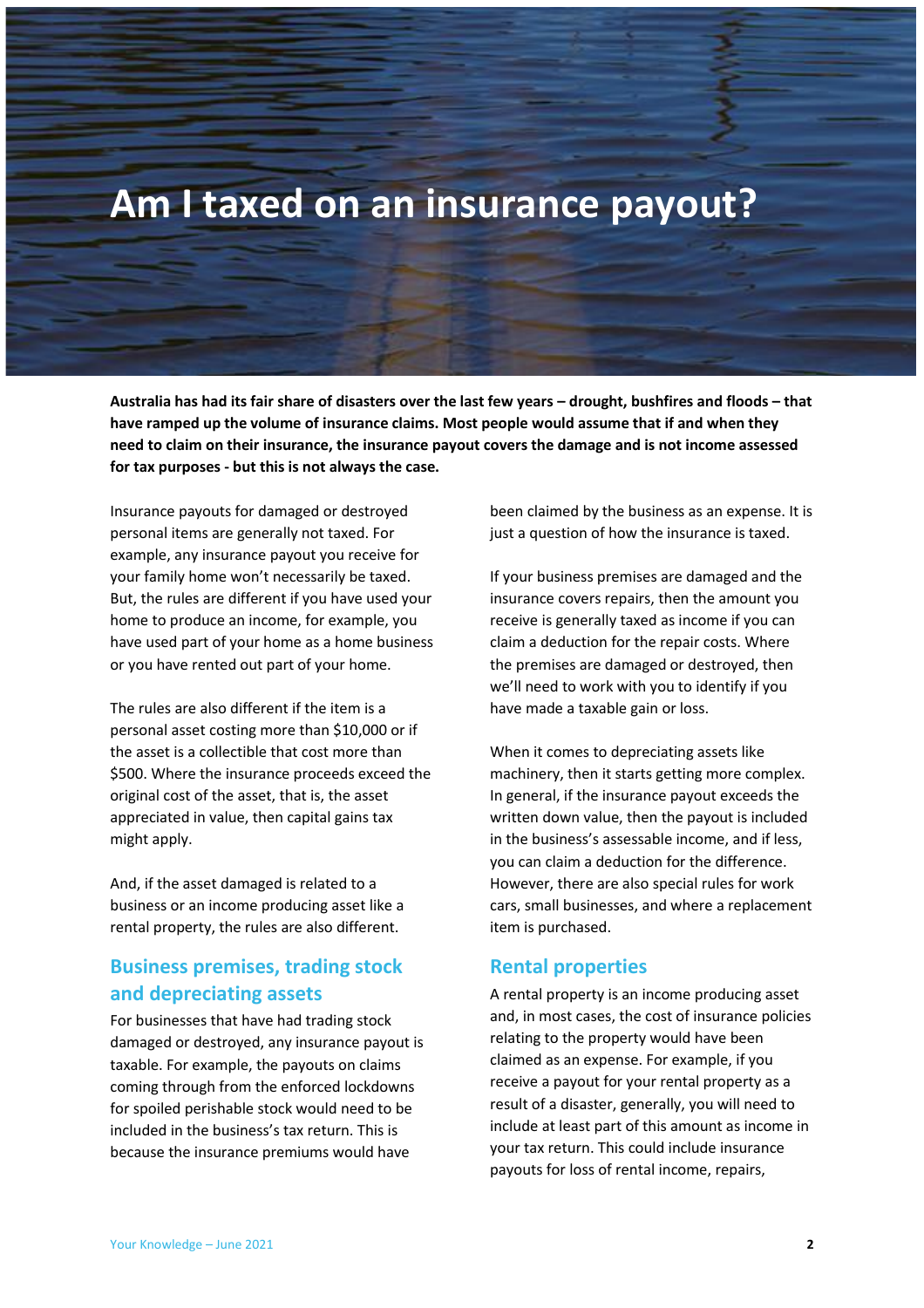replacements of destroyed assets, or money received from a relief fund.

The treatment of the insurance proceeds depends on what the payout is for, how the insurance is used, and whether the rental property was vacant or in use.

A recent case before the Administrative Appeals Tribunal (AAT) shows how tricky this area of the tax rules can be. In this case, the taxpayer initially received insurance proceeds of \$24,000 for lost rental income after their property sustained storm and flood damage. The taxpayer had declared this amount as income. All good so far.

Then, the taxpayer received an additional \$250,000 from the insurer with the payment described as "in consideration of the taxpayer releasing the insurer from all liability past, present and future under the insurance policy". The taxpayer did not believe this money was for him to repair his property so did not claim it in his tax return. But, he did claim a deduction for repair costs totalling \$130,000 in two income years.

The ATO subsequently audited the taxpayer and issued an assessment for the full \$250,000. The AAT agreed with the ATO even though the taxpayer had only claimed \$130,000 in repairs. It's possible this case will go to appeal but it serves as a warning that any lump sum payouts need to be very carefully assessed and dealt with.

*If you have been impacted by a disaster and are uncertain of how any insurance proceeds will be taxed, please talk to us and we can work with you to help you understand your position.*

#### *Continued from page 1…*

#### **Work from home expenses under scrutiny & the perils of browsing Facebook**

A recent case before the AAT shows how determined the ATO is to crackdown on work related deductions being claimed where there is not a satisfactory nexus between the expense being claimed and the taxpayer's work. In this case, the taxpayer had claimed car and clothing expenses, and home internet and mobile phone costs. The ATO conceded the car costs but on a reduced deduction. When it came to clothing expenses the ATO conceded that a deduction could be claimed for gloves and a beanie on the basis that the taxpayer worked in cold conditions and that these were protective clothing needed for the job. However, the AAT refused to allow a deduction for the cost of a pair of socks on the basis that they were not protective in nature in their own right – yes, it really does get this detailed.

The taxpayer had also claimed 100% of his home internet expenses but the ATO reviewed this claim and reduced the deductible amount to \$50 - a record of the family's home internet usage demonstrated the internet was used to browse Facebook amongst other non-work related sites.

One of the other issues to come out of this case was the importance of record keeping. If you are going to claim work related expenses, then ensure you have the records to prove your claim. **-End-**

## <span id="page-2-0"></span>**Quote of the month**

**"Success is never final; failure is never fatal. It's courage that counts."**

Angela Duckworth, Author *Grit: The Power of Passion and Perseverance*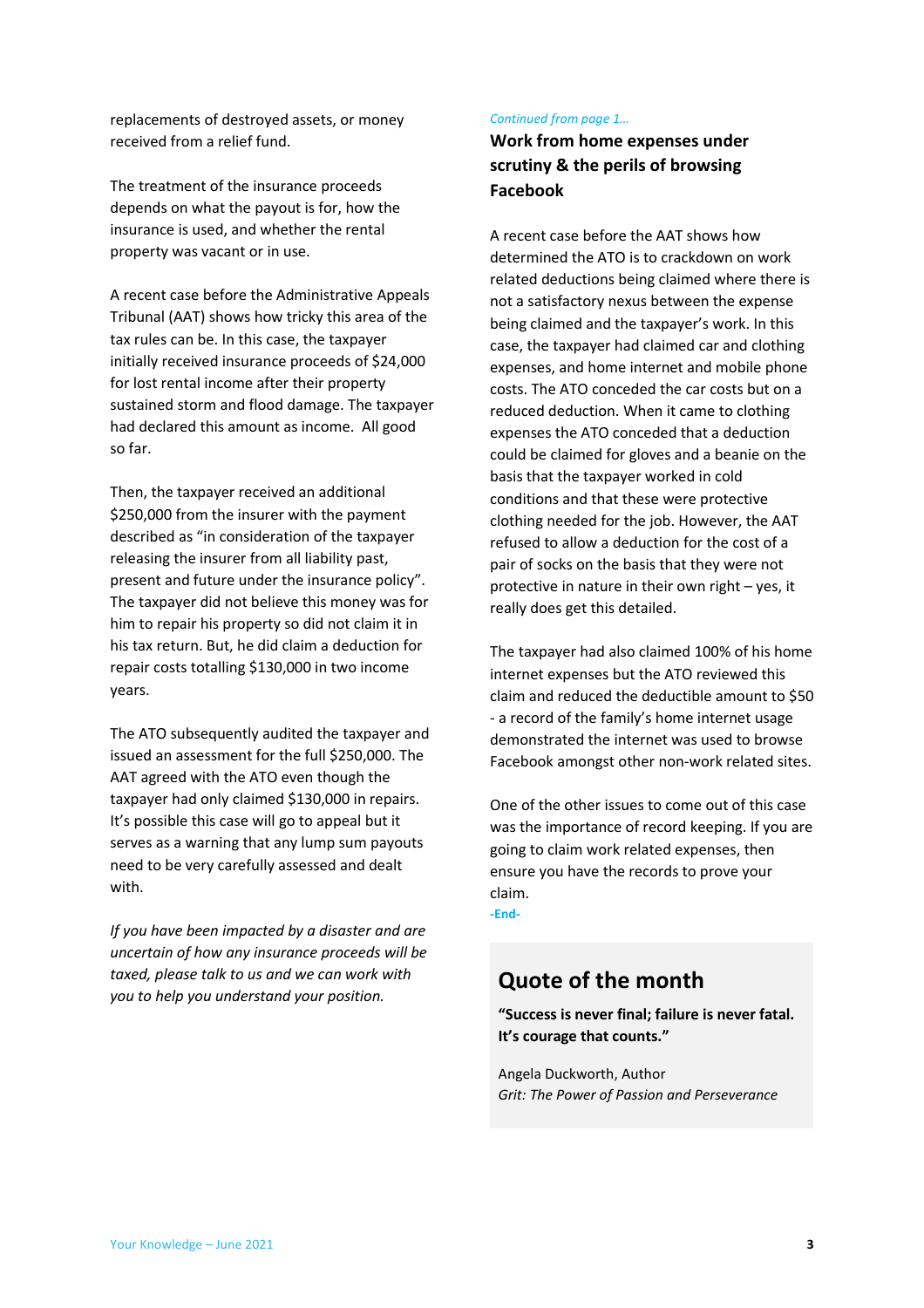# <span id="page-3-0"></span>**What changes on 1 July 2021?**

**We've summarised the key 1 July 2021 changes and their implications.**

#### <span id="page-3-1"></span>**Super guarantee rate increase to 10%**

On 1 July 2021, the Superannuation Guarantee (SG) rate will rise from 9.5% to 10% - the first rise since 2014. It will then steadily increase each year until it reaches 12% on 1 July 2025.

The 0.5% increase does not mean that everyone gets an automatic pay increase, this will depend on your employment agreement. If your employment agreement states you are paid on a 'total remuneration' basis (base plus SG and any other allowances), then your take home pay might be reduced by 0.5%. That is, a greater percentage of your total remuneration will be directed to your superannuation fund. For those paid a rate plus superannuation, then your take home pay will remain the same, but your superannuation fund will benefit from the increase. If you are used to annual increases, the 0.5% increase might simply be absorbed into your remuneration review.

Employers will need to ensure that they pay the correct SG amount in the new financial year to avoid the superannuation guarantee charge. Where employee salaries are paid at a point other than the first day of the month, ensure the calculations are correct across the month (i.e., for staff paid on the  $15<sup>th</sup>$  of the month they are paid the correct SG rate for June and July in their pay and not just the June rate).

Superannuation salary packaging arrangements will also need to be reviewed - employers should ensure that the calculations are correct and the SG rate increase flows through.

#### **Annual superannuation guarantee rate changes**

|                            | <b>SG rate</b> |
|----------------------------|----------------|
| 1 July 2020 - 30 June 2021 | 9.5%           |
| 1 July 2021 - 30 June 2022 | 10%            |
| 1 July 2022 - 30 June 2023 | 10.5%          |
| 1 July 2023 - 30 June 2024 | 11%            |
| 1 July 2024 - 30 June 2025 | 11.5%          |
| 1 July 2025 - 30 June 2026 | 12%            |

#### <span id="page-3-2"></span>**New stapled superannuation employer obligations for new staff**

Currently, when an employer hires a new staff member, the employee is provided with a Choice of Fund form to identify where they want their superannuation to be directed. If the employee does not identify a fund, the employer directs their superannuation into a default fund.

When someone has multiple funds, it often erodes their balance through unnecessary fees and often insurance. And, as at 30 June 2020, there was \$13.8 billion of lost and unclaimed superannuation in accounts across Australia.

From 1 July 2021, where an employee does not identify a fund, legislation before Parliament will require the employer to link the employee to an existing superannuation fund. That is, an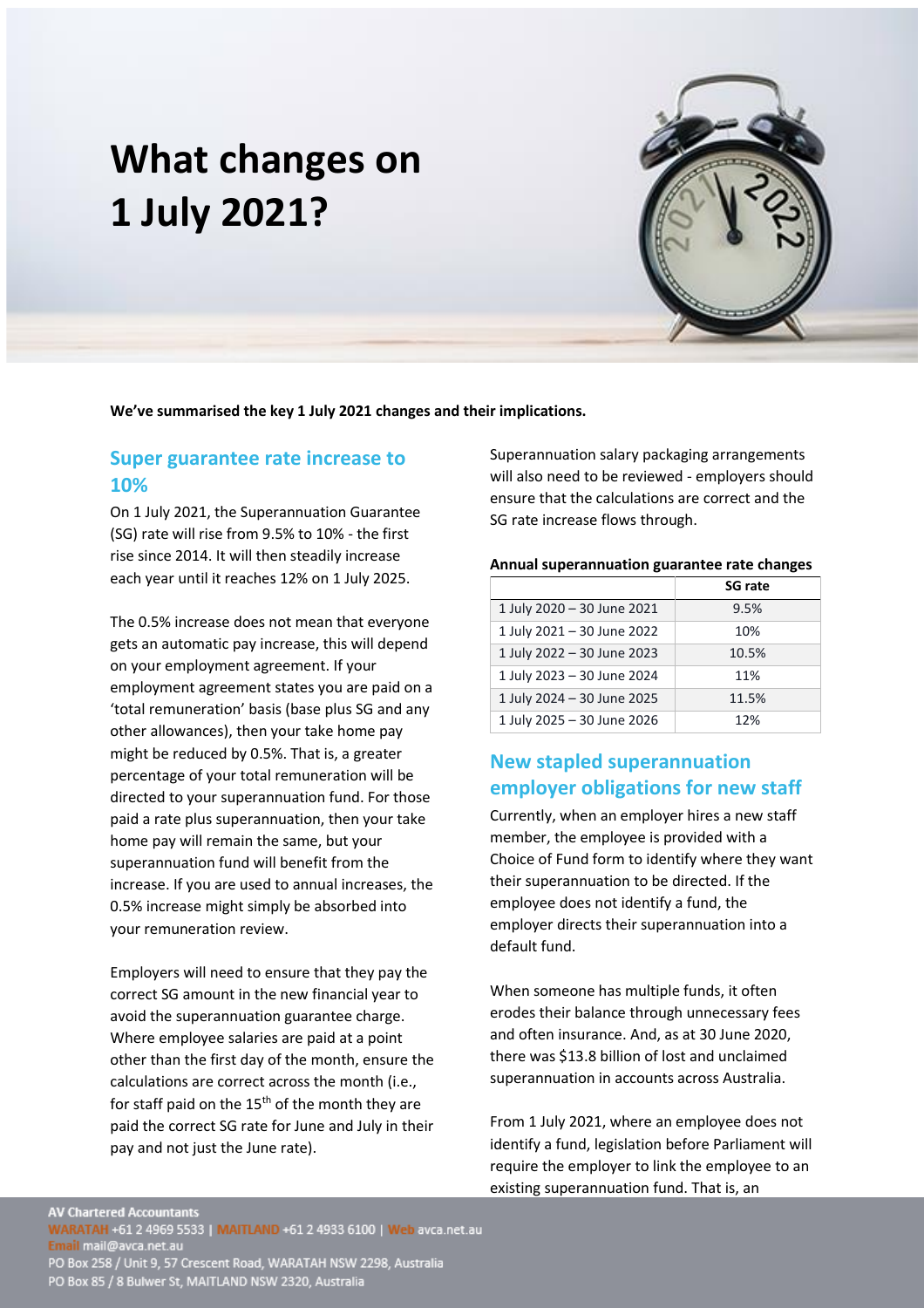employee's superannuation fund will become 'stapled' to them. An employer will not simply be able to set up a default fund, but instead will be required to request that the ATO identify the employee's stapled fund. If the ATO confirms no other fund exists for the employee, contributions can be directed to the employer's default fund or a fund specified under a workplace determination or an enterprise agreement (if the determination was made before 1 January 2021).

Legislation enabling this measure is currently before the Senate.

#### <span id="page-4-0"></span>**Indexation increases contribution caps and the transfer balance cap**

Indexation ensures that the caps on superannuation that limit how much you can transfer into super and how much you hold in a tax-free retirement account, remain relevant by making pre-determined increases in line with inflation. To trigger indexation, the consumer price index (CPI) needed to reach 116.9. Australia reached 117.2 in December 2020 triggering increases to the contribution and transfer balance caps from 1 July 2021. The next increase will occur when a December quarter CPI reaches 123.75.

### <span id="page-4-1"></span>**Concessional and non-concessional contribution caps**

From 1 July 2021, the superannuation contribution caps will increase enabling you to contribute more to your superannuation fund (assuming you have not already reached your transfer balance cap).

The concessional contribution cap will increase from \$25,000 to \$27,500. Concessional contributions are contributions made into your super fund before tax such as superannuation guarantee or salary packaging.

The non-concessional cap will increase from \$100,000 to \$110,000. Non-concessional contributions are after tax contributions made into your super fund.

The bring forward rule enables those under the age of 65 to contribute three years' worth of non-concessional contributions to your super in one year. From 1 July 2021, you will be able to contribute up to \$330,000 in one year. Total superannuation balance rules will continue to apply. However, if you have utilised the bring forward rule in 2018-19 or 2019-20, then your contribution cap will not increase until the three year period has passed.

### <span id="page-4-2"></span>**Transfer balance cap – why you will have a personal cap**

The transfer balance cap (TBC), as the name suggests, limits how much money you can transfer into a tax-free retirement account. From 1 July 2021, the general TBC will increase from \$1.6m to \$1.7m but not everyone will benefit from the increase.

From 1 July 2021, there will not be a single cap that applies to everyone. Instead, every individual will have their own personal TBC of between \$1.6 and \$1.7 million, depending on their circumstances.

If your superannuation is in accumulation phase before 1 July 2021, that is, you have not started

| 1 July 2017 - 30 June 2021                          |                                                    | After 1 July 2021                                   |                                                    |
|-----------------------------------------------------|----------------------------------------------------|-----------------------------------------------------|----------------------------------------------------|
| <b>Total Superannuation</b><br><b>Balance (TSB)</b> | <b>Contribution and bring</b><br>forward available | <b>Total Superannuation</b><br><b>Balance (TSB)</b> | <b>Contribution and bring</b><br>forward available |
| Less than \$1.4m                                    | \$300,000                                          | Less than \$1.48m                                   | \$330,000                                          |
| $$1.4m - $1.5m$                                     | \$200,000                                          | $$1.4m - $1.59m$                                    | \$220,000                                          |
| $$1.5m - $1.6m$                                     | \$100,000                                          | $$1.59m - $1.7m$                                    | \$110,000                                          |
| Above \$1.6m                                        | Nil                                                | Above \$1.7m                                        | Nil                                                |

#### **Total super balance – contribution and bring forward available**